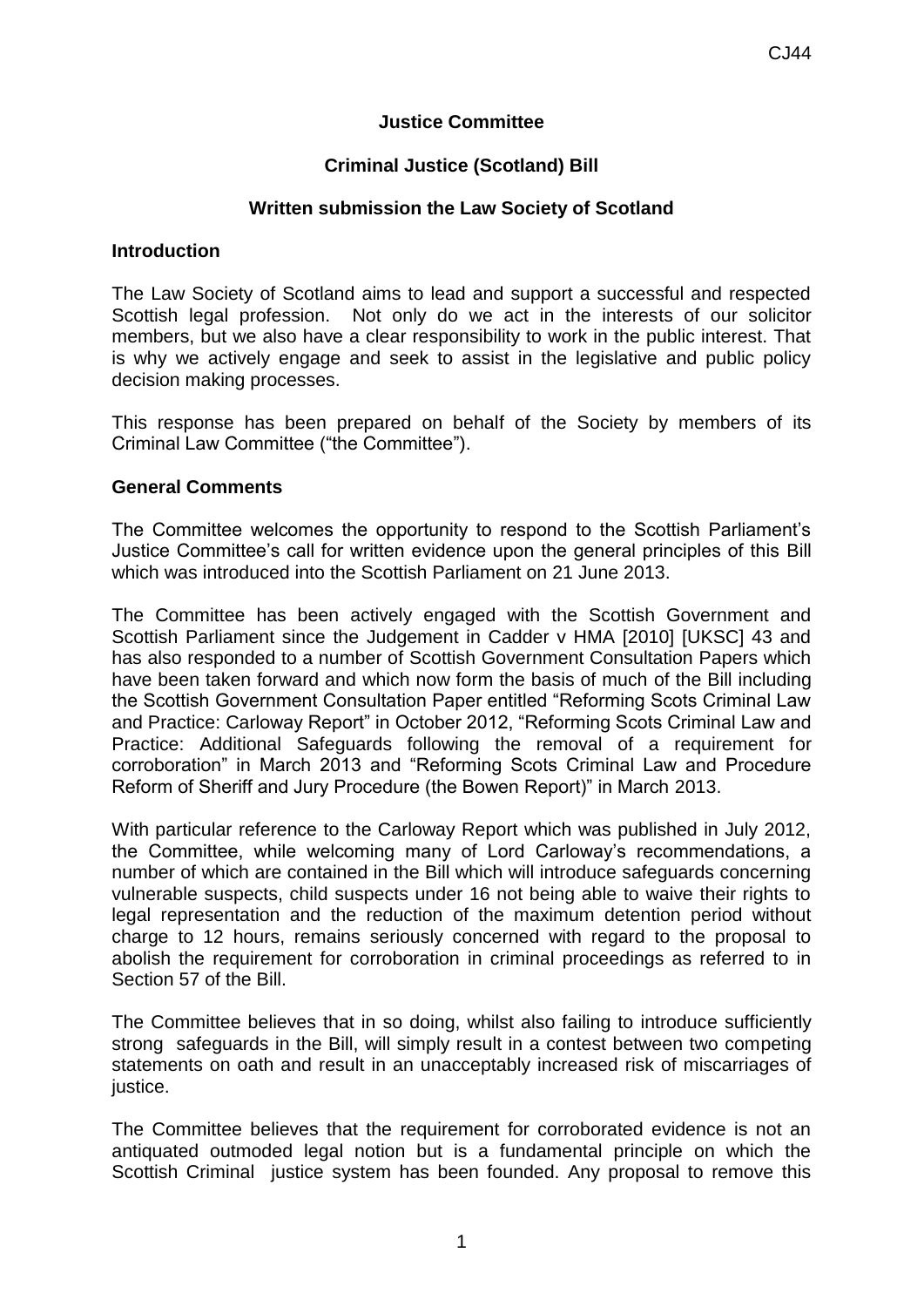requirement should be set against the background of a wider review into the Scottish criminal justice system.

While the Committee notes that Section 70 of the Bill amends Section 90 of the Criminal Procedure (Scotland) Act 1995, by changing the number of jurors required toreturn a verdict of guilty from 8 to 10, this change alone is insufficient to remove the risks created by abolishing corroboration.

The Committee strongly believes that there needs to be full and informed public debate on the prosecution policy and criteria in respect of cases in which there is no corroboration.

The Committee strongly believes that careful consideration requires to be given to the leading and evaluation of identification evidence in trials. Routine reliance on dock identification of an accused person, sometimes years after an alleged offence, is a distinctive feature of the Scottish criminal justice system. In the past, the requirement for corroboration (i.e. identification from another source) has been used to justify this procedure. Without corroboration, continued reliance of dock identification of an accused by a single witness is likely to increase the risk of mistaken identification leading to a miscarriage of justice.

The Committee strongly believes that in cases where there is no corroboration, the trial judge should have the statutory power to withdraw the case from the jury on the basis that the evidence would not entitle a reasonable jury to convict.

Such safeguards have not existed previously precisely because there has always been a requirement for corroboration.

The Committee should like to respond to the Bill as follows:-

#### **PART 1: ARREST AND CUSTODY**

# **CHAPTER 1: ARREST BY POLICE – (Sections 1-6)**

The Committee believes the current system is working well and there is no requirement to move to a system of arrest on the basis that a constable has reasonable grounds for suspecting that the person has committed or is committing an offence in terms of Section 1 of the Bill.

# **CHAPTER 2: CUSTODY**

#### **Person not officially accused (Sections 7-13)**

The Committee notes that the Bill incorporates Lord Carloway's recommendation of the maximum time the suspect can be held in detention should be 12 hours without being charged or advised that he or she is to be reported to the procurator fiscal.

In respect of section 7, the Committee believes that an officer of the rank of sergeant, rather than the rank of constable, should authorise the keeping of a person in custody.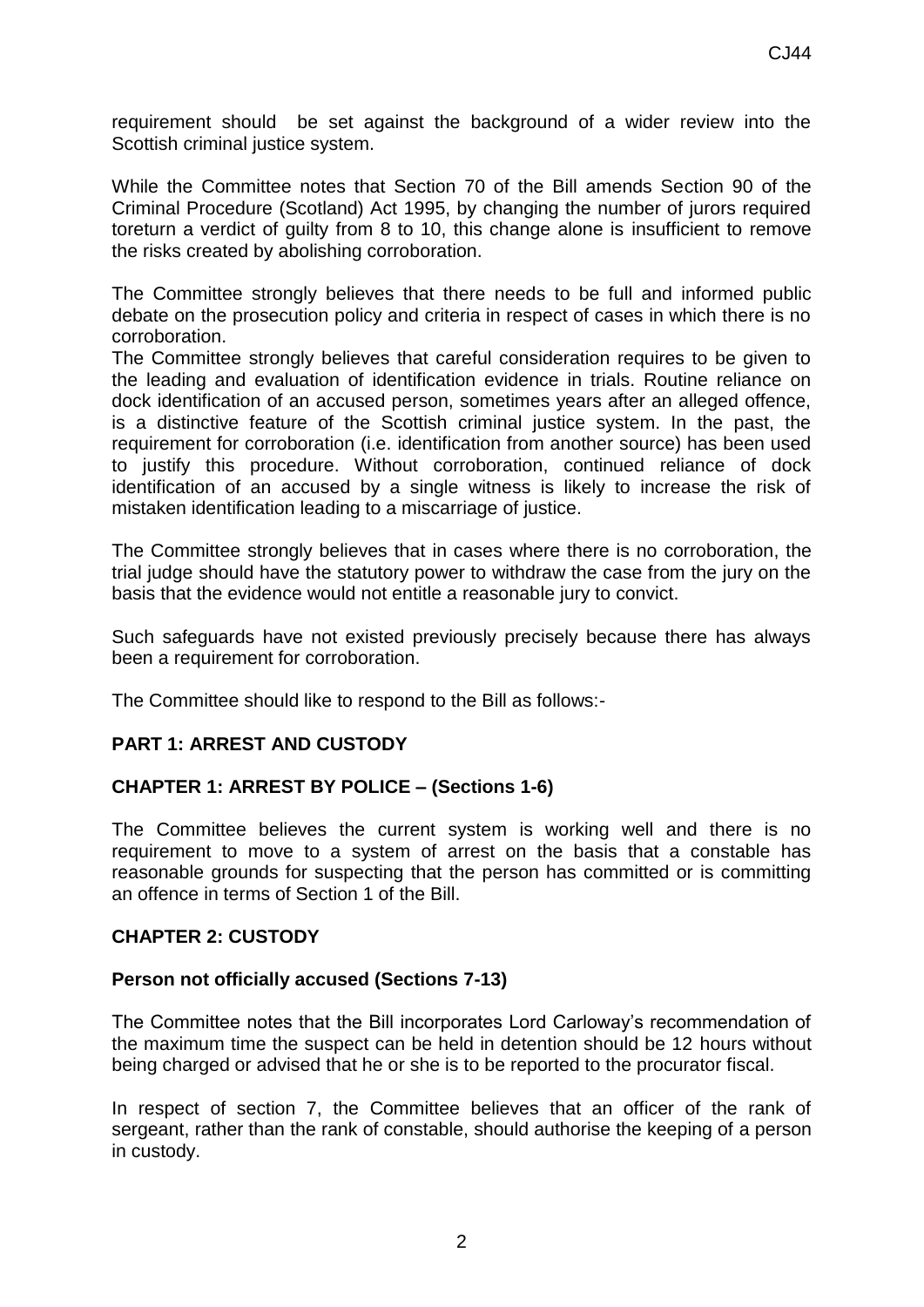The Committee notes that the 12 hour limit cannot be extended and indeed, requires to be reviewed after 6 hours in terms of Section 9 of the Bill by an officer who is of the rank of Inspector or above and has not been involved in the investigation in connection with which the person is in police custody all in terms of Section 9(3) of the Bill.

# **Investigative Liberation (Sections 14-17)**

This appears to reflect the position in England and Wales with regard to Police Bail where there have been criticisms regarding the accused not being in a position to make representations regarding bail or conditions.

The Committee is concerned that Investigative Liberation will become the norm rather than the exception and, with particular reference to Section 14 (Release on conditions), is concerned with regard to the period of 28 days referred to in Section 14(1)(c) of the Bill. It is noted from Lord Carloway's Report, that he recommended that the period of liberation on conditions should be limited to a maximum of 28 days. The Committee believes that the period should be any period up to a maximum of 28 days as opposed to a blanket 28 day period as is provided for in the Bill.

The advantage in allowing a shorter period upon which a person can be released from custody is that more onerous conditions of investigative liberation may be accepted on the basis that a lesser period is provided for.

This will also have the advantage of there being fewer applications for a review of conditions as provided for in terms of Section 17 of the Bill.

The Committee notes that Section 17 of the Bill allows a review of conditions before the Sheriff, but suggests that the time period should also be subject to review. Such a review should be undertaken within 48 hours of an application being made, in writing to the Court. Where a review hearing has been fixed, the Crown must provide the accused, or his agent, with full written details of the evidence relating to the case, as at the date of the hearing. Said summary of evidence to be provided to the accused, or his agents, prior to the hearing to review special bail conditions

The Committee highlights the Legal Aid implications for this new procedure of investigative liberation and review and welcomes clarification in this regard.

#### **CHAPTER 4: POLICE INTERVIEW**

#### **Rights of Suspects (Sections 23, 24 and 25)**

The Committee notes that Lord Carloway's recommendation that the rights to have a solicitor present should apply to a person either in police custody or attending a police station or other place voluntarily for the purposes of being interviewed by a constable is now incorporated in Section 24 of the Bill.

In respect of section 24, the Committee believes the proposed threshold of "in the interests of the investigation" allowing the police to interview a person without a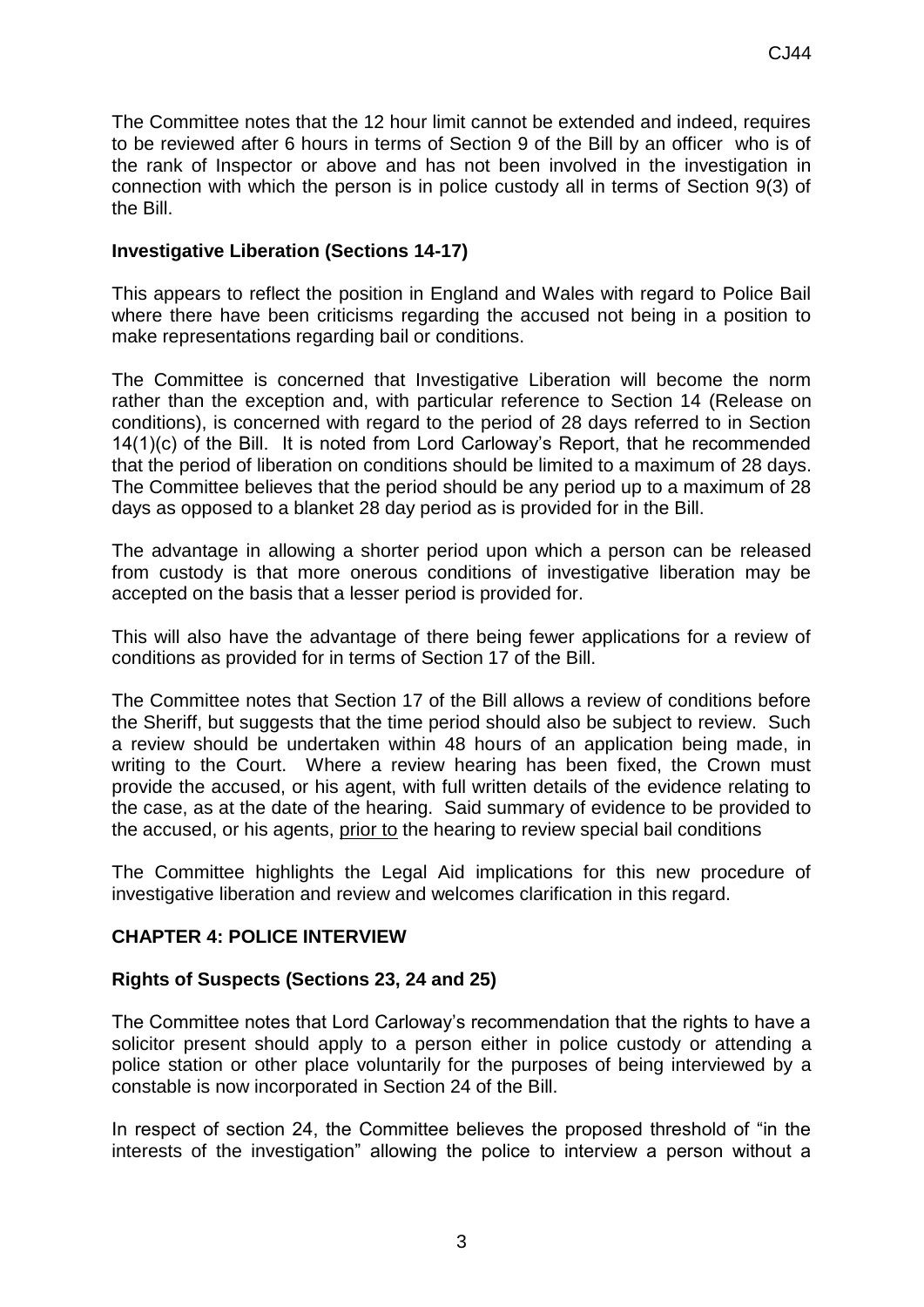solicitor is inappropriate. The Committee strongly believes that the threshold should echo the existing statutory test of "in exceptional circumstances".

The Committee, while welcoming that a person may not consent to being interviewed without having a solicitor present if that person is under 16 years of age, also believes that this should apply to 16 and 17 year olds who should not be permitted to waive their rights to a lawyer at all. The Committee is concerned that many 16 or 17 year olds are vulnerable and require protection during police interview. The Committee does not believe that such protection could be afforded by a parent or relative, its, in some cases, may be ill-equipped for the task.

In respect of section 25, the Committee believes that any person who appears unable to understand sufficiently what is happening or communicate effectively with the police should be provided with support. Support should not be restricted to situations where this is due to mental disorder. The Committee makes the same observation in respect of section 33 of the Bill.

# **PART 2 CORROBORATION AND STATEMENTS**

#### **Corroboration not required (Section 57)**

The Committee refers to its general comments and to its comments expressed in previous consultations and maintains that the requirement for corroboration is an essential evidential safeguard.Its purpose is to protect against miscarriages of justice. Other than increasing the minimum jury majority for a guilty verdict, no other safeguards against miscarriage appear to have been considered. The Committee observes that Lord Carloway himself did not consider an increase in the minimum majority to be "necessary or desirable". The Committee notes that Lord Carloway's position has been rejected.

In paragraph 7.0.6 of Lord Carloway's Report, it is stated that independent research was commissioned to assess the impact of corroboration in the progress of criminal cases through the system and that, after thorough consideration of this research alongside all other information, evidence and submissions on the subject, the Review is able to recommend with confidence that the system would be best served by removing the requirement. However, the Report did not consider the alternative safeguards which exist in other jurisdictions which do not have the safeguard of corroboration.

The Committee further notes that the Bill does not take into account police reporting standards nor prosecutorial tests in the absence of the requirement for corroboration.

The Committee further notes that other safeguards incorporated in other jurisdictions where there is no such requirement, such as rules of admissibility of eyewitness identification evidence and the possibility of withdrawal of unreliable evidence by a judge from a jury as safeguards are restricted in Scottish criminal procedure precisely because there is a requirement for corroboration. It is noted that such safeguards have not been considered and do not appear on the face of the bill other than a minor change from a simple to a weighted majority verdict at Section 70. The Committee reiterates its previously stated position that any change to the law in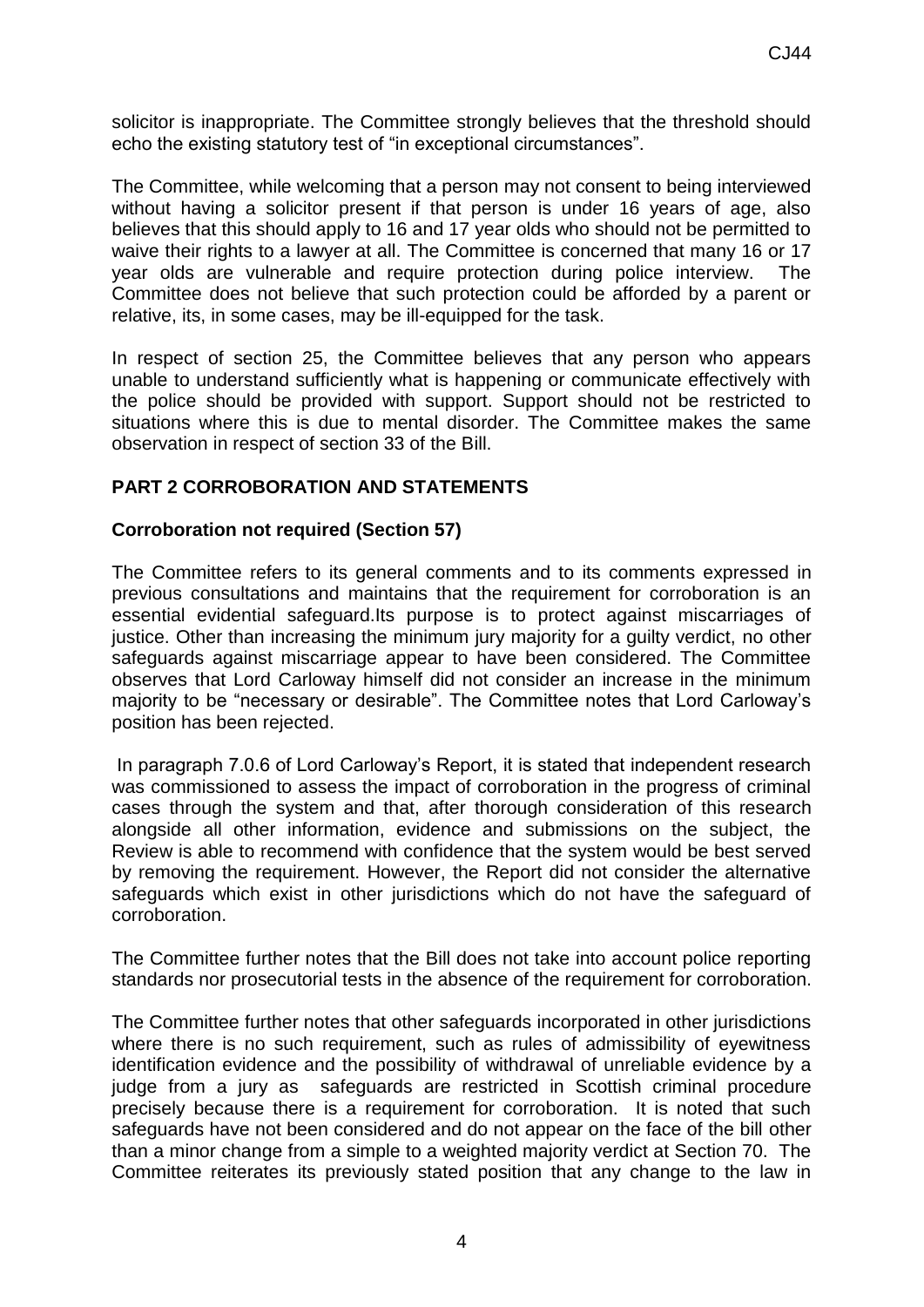Scotland requiring corroboration requires to form part of a full scale review of Scottish criminal procedure and should under no circumstances be contemplated in isolation in order to prevent miscarriages of justice from taking place.

As a consequence of the removal of the requirement of corroboration, the Committee remains of the view that cases will be less likely to be thoroughly investigated by procurators fiscal taking into account resources used and that there will less evidence presented at trial. The Committee believes that proper research should be commissioned into the removal of requirement for corroboration in that any change to the size of a jury majority as is proposed in Section 70 of the Bill may well have resulted in acquittals in cases where there had previously been a conviction on a majority verdict. The Committee believes that research into assisting juries should be part of the overall review of the Scottish criminal justice system. In particular, there is no evidence that a jury of 15 persons is better able to determine questions of guilt or innocence than a jury of 12 persons

The Committee remains seriously concerned that this proposal runs the risk of radically transforming the criminal justice system in Scotland from one which is widely recognised as having a very strong procedural safeguards for the prevention of miscarriages of justice to one with weaker procedural safeguards.

The corroboration rule in Scots Law has consistently been cited by successive Governments as a reason for not introducing into Scots Law safeguards against wrongful conviction which are common in other jurisdictions. Removing the corroboration requirement without, as a minimum, properly reassessing the case for these other safeguards, would be wholly inappropriate.

The Committee further notes that the removal of the requirement for corroboration will expose a large cross section of the public who deal with the individuals on a one-to-one basis, to the possibility of inappropriate prosecutions. What prosecution policy will apply in the case of an individual alleges that he was assaulted by a police officer or a prison officer? Or a pupil alleges that a teacher or social worker acted inappropriately?

The Committee notes that no consideration has been given to the test of sufficiency of evidence at trial and, on the basis that corroboration is an integral part of this test, this proposal to abolish the requirement for corroboration will be problematic given the terms of Section 97D of the Criminal Procedure (Scotland) Act 1995 whereby a judge has no power to direct a jury to return a not guilty verdict on any charge on the ground that no reasonable jury, properly directed in the evidence, could convict on the charge and accordingly, no submission based on that ground or any ground of like effect is to be allowed.

The Committee believes that, on the basis that the requirement for corroboration is to be abolished in terms of Section 57, it should therefore be possible for the trial judge to sustain a submission that no reasonable Jury could convict on the evidence led. The Committee notes that the Scottish Law Commission has previously recommended this (Report on Crown Appeals) Scot Law Com No. 212, 2008)).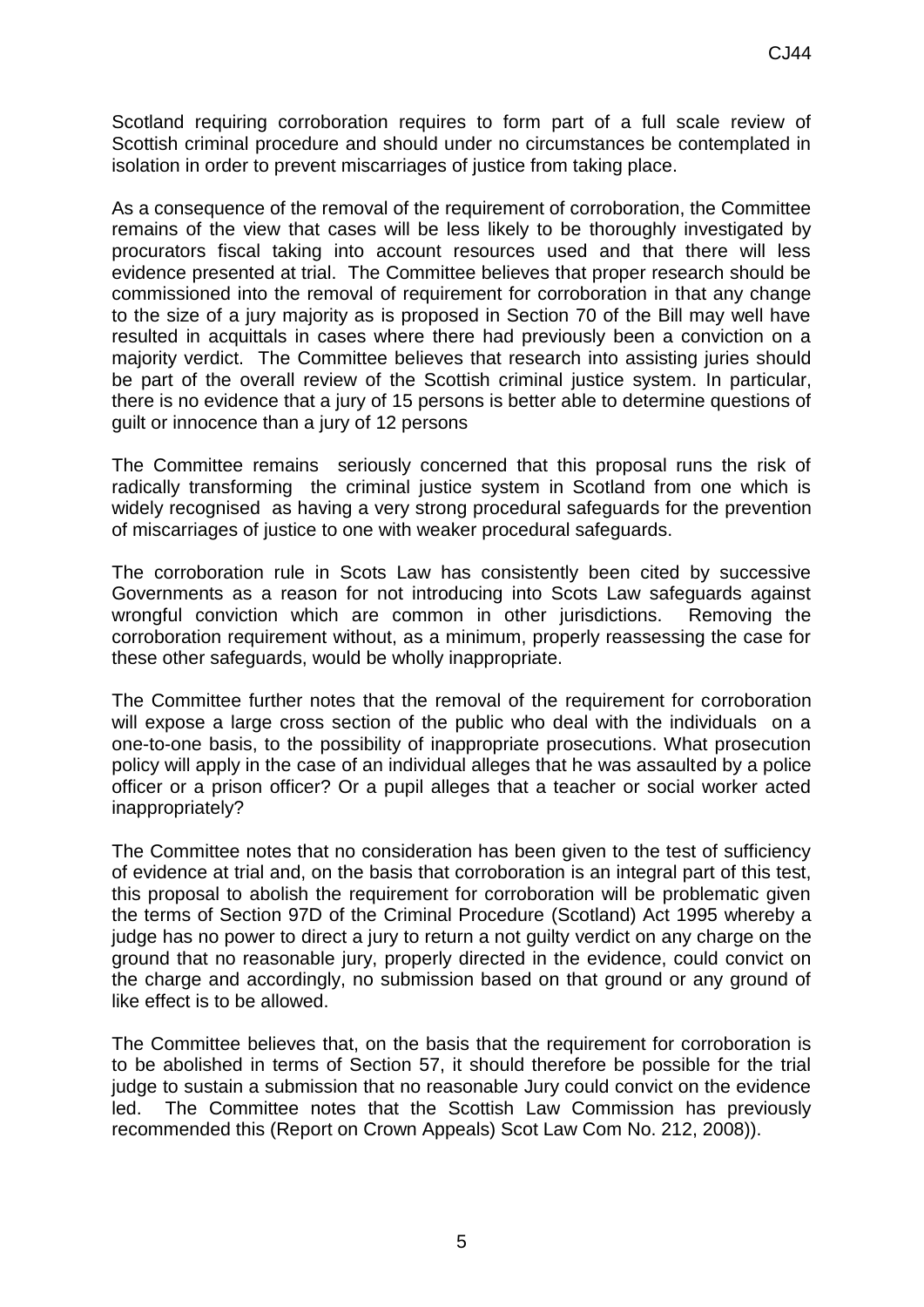# **Statements by accused (Section 62)**

The existing rule was designed to prevent an accused from avoiding giving evidence on oath and being subject to cross-examination by relying instead on exculpatory or mixed statements (containing incriminating and exculpatory material) made earlier. This new provision would allow an accused alleged to have committed a sexual assault to have his position of consent considered without going into the witness box.

# **PART 3: SOLEMN PROCEDURE (Sections 63-70)**

The Scottish Government's Consultation entitled "Reforming Scots Criminal Law and Practice: Reform of Sheriff and Jury Procedure" identified at that time a number of practical issues regarding proposals for reform in this regard.

In particular, and with reference to Section 66 of the Bill (Duty of parties to communicate), the Committee remains concerned regarding the resource implications of this provision for both Crown and Defence. The Committee believes that responsible practitioners will seek out procurators fiscal and vice versa in order to set up discussions with a view to progressing the case in any event without the requirement for legislative change.

With regard to the written record of state of preparation, the Committee notes that in High Court cases the practice which has developed is for each party to individually prepare and email to the court an electronic record of that party's preparation. An electronic copy of the record is also emailed to the other parties in the case.

Accordingly, the Committee believes that there should not be a requirement for a joint written record as referred to in Section 71(c)(2) of the 1995 Act as asserted by Section 66(3) of the Bill. Rather, the requirement should be for an individual written record.

# **First diets (Section 67)**

The Committee believes that, as indicting cases to the first diet will happen every day in Sheriff and Jury Courts in both Glasgow and Edinburgh, consideration must be given to the impact that this proposal will have on "hub" jury courts in rural areas and how this will work in practical terms.

# **Guilty Verdict (Section 70)**

The Committee refers to its general comments and believes that proper research should be carried out under the direction of the Scottish Law Commission in order to determine the number of persons who sit on a modern jury and the majority required for any verdict.

The Committee notes that this was not part of Lord Carloway's remit, and that such research has not been undertaken.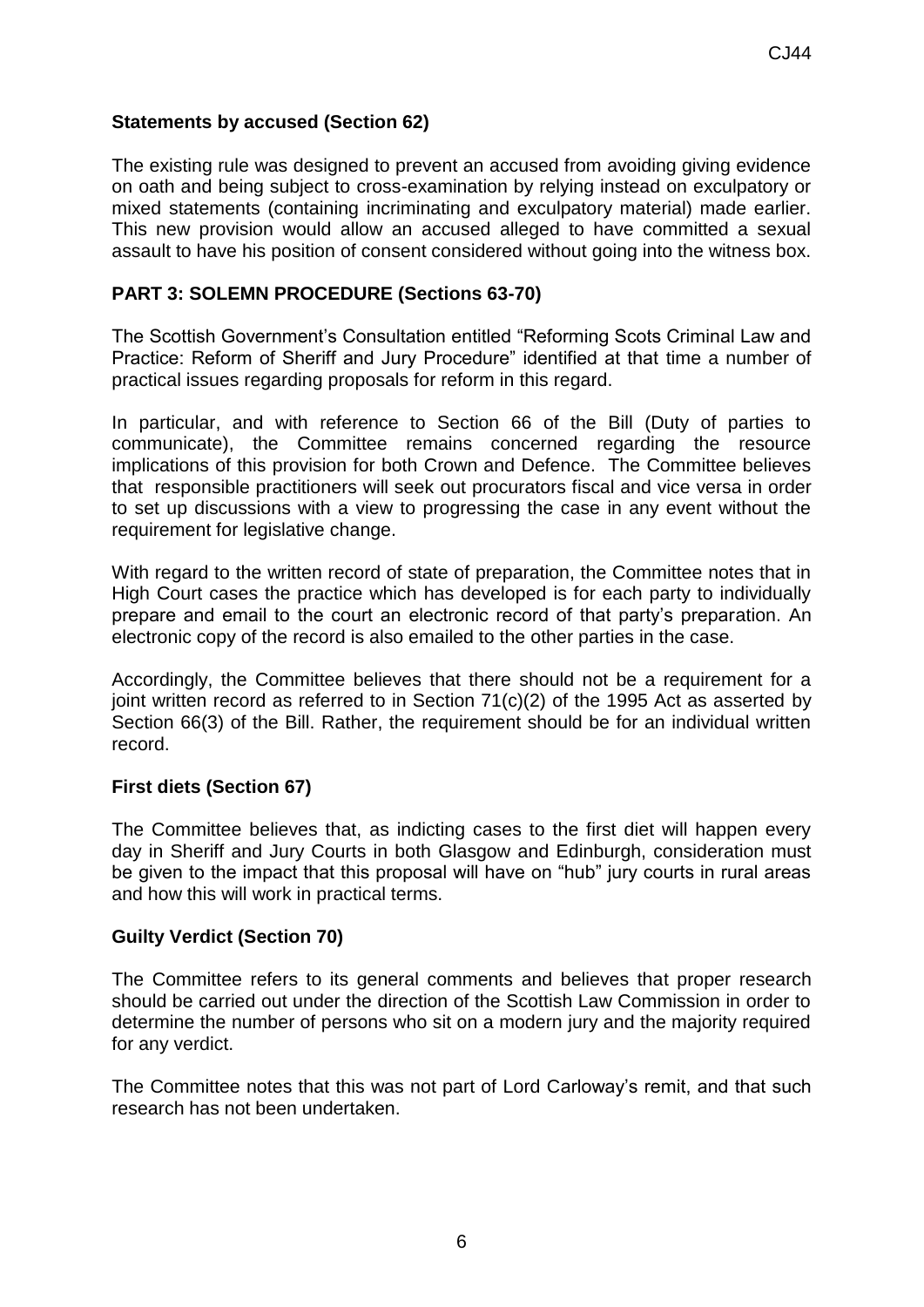The Committee believes that this research should look at the existing system in Scotland as well as other modern jurisdictions where serious charges are determined by lay juries.

The Committee believes that it may well be the case that 12 jurors rather than the traditional 15 jurors is the appropriate number. The Committee notes that if the number was reduced to 12, as is the case in many modern jurisdictions, then this would result in significant savings in expense to the public purse and a deduction in the inconvenience caused to persons who sit on juries and to the large number of people who are cited to attend for jury duty.

. A reduction in the quorum of all juries throughout Scotland would inevitably result in significant and sustained savings. In a time of pressure on public funding, these savings would free up money for investment in practical and effective measures to assist juries e.g. the one-off investment in electronic tablet devices to view photographs and documents instead of the present practice of providing printed copies for each jury member. In addition, money could be spent on providing juries with paper or electronic copies of the lengthy legal directions given at the end of the trial. At the moment, juries have to listen, try to note down, understand and then apply legal directions to the facts of the case.

The Committee further notes that, in England and Wales, a minimum number of 10 out 12 jurors is required for a verdict of guilt with a further safeguard that, in the first instance, juries are instructed to seek a unanimous verdict.

On the basis that Scottish juries continue to have 15 members, the Committee suggests that, in line with other modern jurisdictions, consideration should also be given to requiring 12 out of 15 jurors to be persuaded before any verdict is returned. The Committee believes that this provision is, however, only piecemeal reform and believes that proper research into the working and findings of juries in Scotland should be undertaken as soon as possible as there is at present no information available regarding jury verdicts in Scotland. Regard should also be given as to the age of jurors and who should be eligible to sit on a jury as part of overall jury reform. The Committee notes that the Scottish Government consulted in 2008 (" The Modern Scottish Jury in Criminal Trials") Other than the limited provisions at Sections 93-97 of the Criminal Justice and Licensing (Scotland) Act 2010, there has still been little in the way of jury reform.

Separately, the Committee notes that the not proven verdict is not a matter which has been placed on the face of the Bill.

With reference to Lord Carloway's evidence to the Justice Committee on 29 November 2011, he stated that "if we go down the route of examining majority verdicts, we must examine the not proven verdict. If I had gone down that road, there would have been another 150 pages in the Report".

Although the Committee understands that the Scottish Law Commission is to consider the three verdict system, the Committee believes that the research it has previously recommended be undertaken, should also consider the impact of the three verdict system.